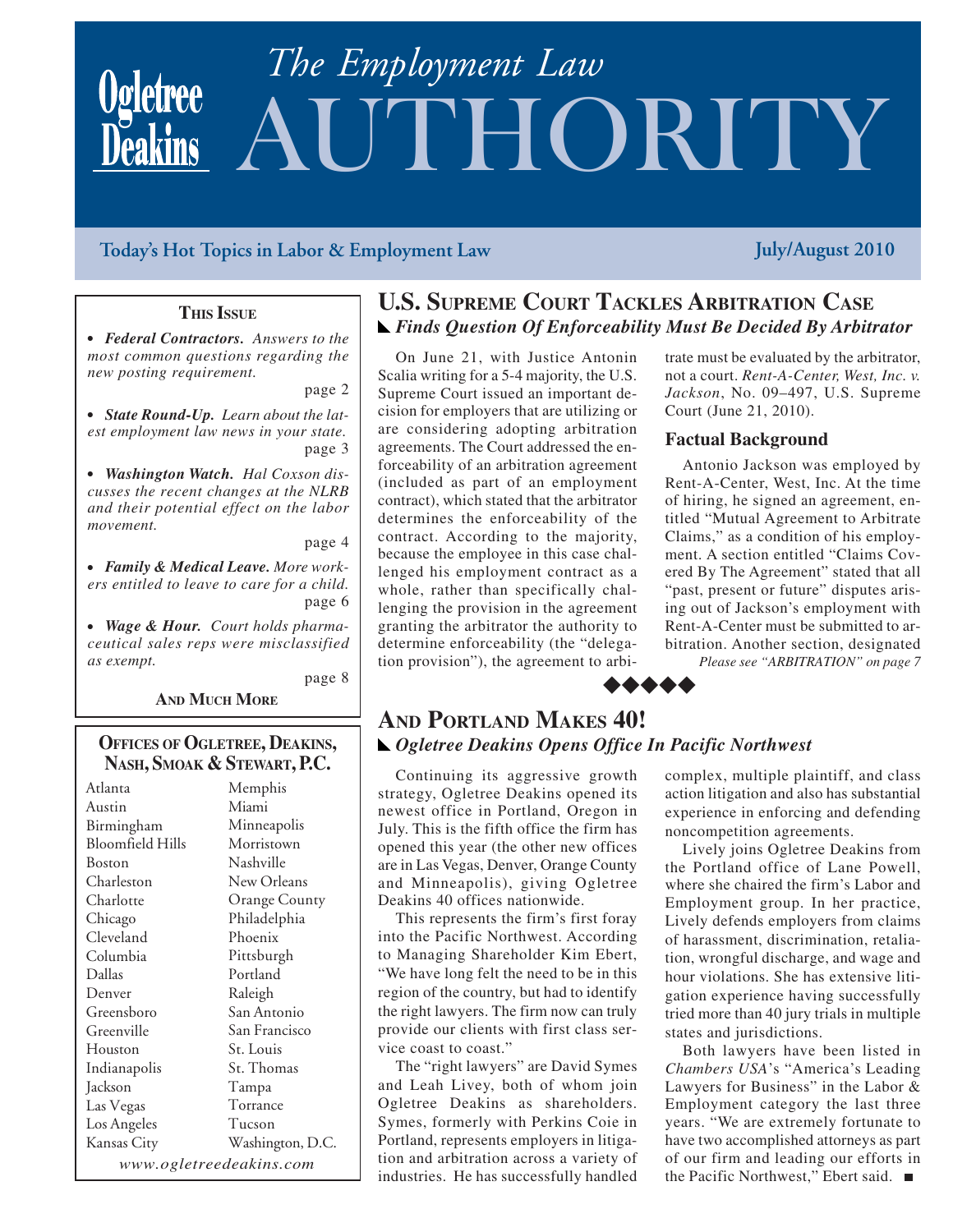## **EXECUTIVE ORDER 13496 (EMPLOYEE POSTING RULE) UPDATE** *Answers To Employers' Common Questions*

Executive Order 13496's employee notice posting requirement became effective June 21, 2010. While no clause implementing the requirement has been finalized by the Federal Acquisition Regulation (FAR) Councils, an interim clause has been issued. Below are common questions regarding this new requirement for federal contractors and subcontractors.

#### *Q: Where do I have to physically post the notice in my building?*

A: When and if you receive a contract or subcontract containing FAR



This is a copyright publication. No part of this bimonthly publication may be reproduced or transmitted in any form or by any means, electronic or mechanical, including photocopy, recording, or any information storage and retrieval system, without written permission.

#### *Disclaimer*

The articles contained in this publication have been abridged from laws, court decisions, and administrative rulings and should not be construed or relied upon as legal advice. If you have questions concerning particular situations and specific legal issues, please contact your Ogletree Deakins attorney. This publication can be considered advertising under applicable laws.

#### *Additional Information*

To request further information or to comment on an article, please call Stephanie Henry at (310) 217- 0130. For additional copies or address changes, contact Marilu Oliver at (404) 870-1755.

52.222-99 or -40, and you determine that you are covered by FAR's provisions, the notice must be posted where employees covered by the National Labor Relations Act (NLRA) "engage in contract-related activity." Employees not covered by the NLRA include agricultural laborers, domestic workers, independent contractors, supervisors, and employees who work for employers subject to the Railway Labor Act (RLA).

Whether or not you are currently "non-union" does not matter in determining whether the employee notice must be posted; the trigger for posting is having a covered federal contract or subcontract.

#### *Q: Must I post the employee notice electronically?*

A: The final rule requires that you physically post the employee notice *and* post it electronically if you "customarily" electronically post notices regarding the terms and conditions of employment (*e.g.*, your employee handbook is online, or you customarily correspond with employees regarding work issues via email). If you do post the notice electronically, you must post a "prominent" link to the employee no-

tice contained on the Office of Labor-Management Standards' website.

*Q: May I post the notice electronically instead of posting it physically in my workplace?*

A: No. Electronic posting cannot be used as a substitute for physical posting.

*Q: Are there any exemptions to having to post the notice?*

A: Yes. The posting requirements do not apply to: (1) federal contracts entered into before June 21; (2) contracts entered into after June 21 that do not include FAR 52.222-99 or -40; (3) contracts below \$100,000 or subcontracts below \$10,000 which are not necessary to the performance of the prime contract; (4) contracts/subcontracts for work exclusively performed outside of the United States; (5) grants or loans (such as Medicare and Medicaid) that constitute "federal financial assistance"; (6) states or political subdivisions; and (7) companies subject to the RLA. Other exemptions also may apply.

For additional information, visit our website at www.ogletreedeakins.com/ publications.

## $\leftrightarrow \leftrightarrow \leftrightarrow$

## **VETS-100 REPORTING MAY COST CONTRACTORS** *Court Finds Liability Under False Claims Act*

A federal appellate court recently ruled that a government contractor could be held liable under the False Claims Act (FCA) for knowingly or recklessly failing to comply with its VETS-100 reporting obligations. The practical significance of this decision is that if employees of government contractors submit inaccurate VETS-100 reports or neglect to file the reports altogether, liability may exist under the FCA. *Kirk v. Schindler Elevator Corp.,* No. 09-1678-cv, Second Circuit Court of Appeals (April 6, 2010).

Daniel Kirk, a Vietnam veteran, worked as a management-level employee for a predecessor of Schindler Elevator Corp. When Schindler merged with Kirk's employer, the reorganization left Kirk in a non-managerial position, from which he promptly resigned. Kirk then filed a lawsuit in federal court, claiming that Schindler Elevator defrauded the government by failing to comply with the Vietnam Era Veterans Readjustment Assistance Act (VEVRAA). VEVRAA requires that federal contractors submit VETS-100 reports, which provide information on the number of veterans employed by the contractor.

The Second Circuit Court of Appeals found that the facts as alleged by Kirk showed that Schindler Elevator had no mechanism in place to identify veterans covered by VEVRAA. Thus, the company had knowingly supplied a false record, the court held, because it had nothing upon which to base the information in its VETS-100 reports. As a result, the court reinstated Kirk's lawsuit . For a full analysis of this case, visit www.ogletreedeakins.com/publications.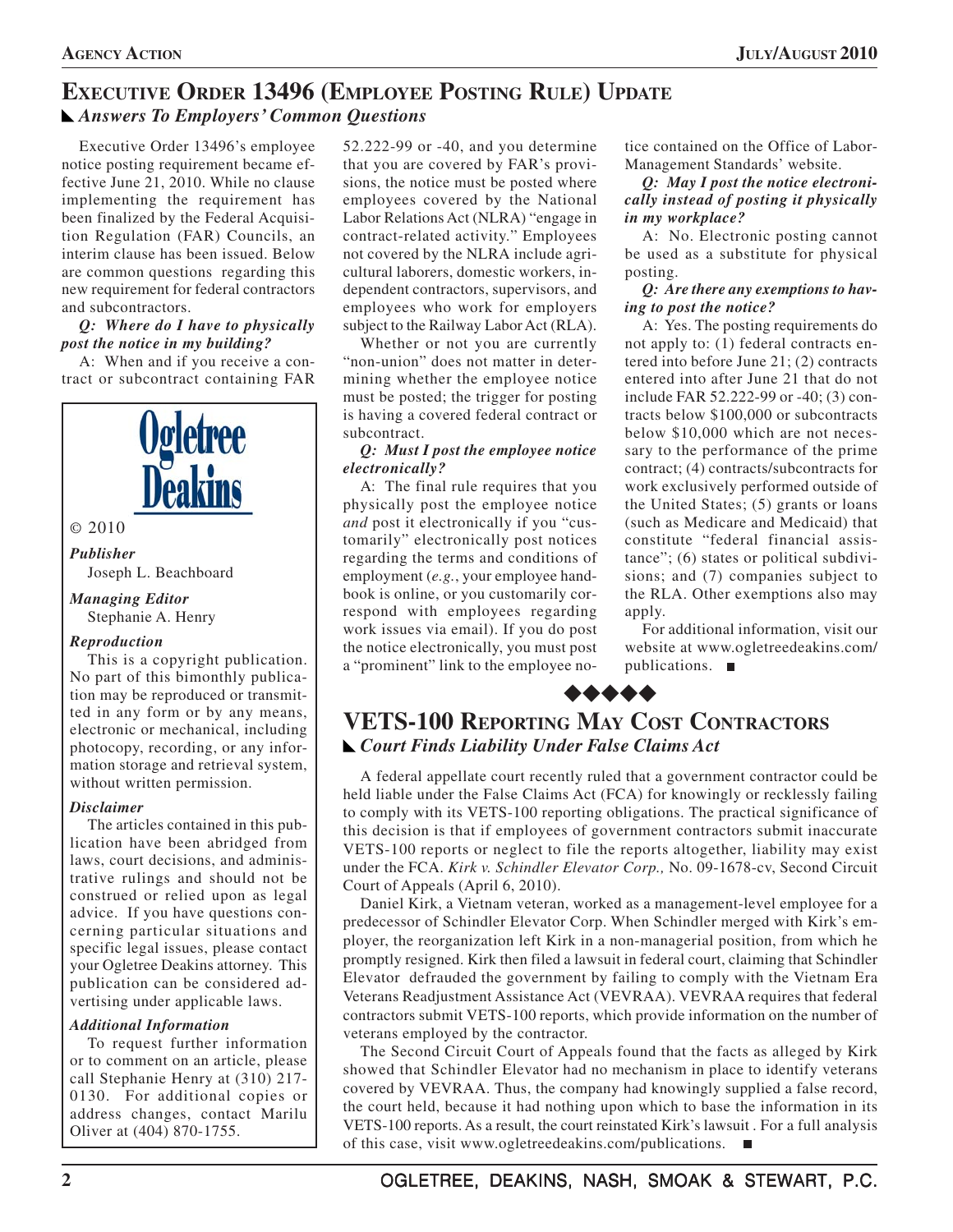#### **Ogletree Deakins State Office Round-Up**

#### **ALABAMA**

The Eleventh Circuit Court of Appeals recently dismissed a lawsuit brought by a former manager for the Tuscaloosa Housing Authority who claimed that she was fired in retaliation for filing a charge of race discrimination. The court found that the manager failed to show that the performance-related reasons cited by her employer were false. *Tiggs-Vaughn v. Tuscaloosa Housing Authority*, No. 09-15485 (July 2, 2010). The Minnesota Supreme

#### **CALIFORNIA**



The Ninth Circuit Court of Appeals recently held **that a group of drivers** 

may pursue their state law wage claims against EGL Inc. According to the court, the provision in agreements signed by the workers stating that Texas law applies is unenforceable because the statutory claims "do not arise out of contract, involve the interpretation of any contract claim, or otherwise require there to be a contract." *Narayan v. EGL Inc.*, No. 07-16487 (July 13, 2010).



Governor Bill Ritter has signed two new laws (HB 1284 and SB 109) that

clarify the regulation of medical marijuana. Although the primary focus of the laws is the curtailment of Colorado's rapidly expanding medical marijuana industry, there are provisions that will assist employers in setting firm limits on employees' use of medical marijuana.

#### **FLORIDA**



The Eleventh Circuit Court of Appeals recently rejected a lawsuit brought

by an employee who claimed that he was fired in retaliation for his willingness to serve as a witness in an internal bias complaint. The court found that merely being listed as a witness does not constitute protected "opposition" under Title VII. *Thampi v. Manatee County Bd. of Comm'rs*, No. 09-16139 (June 30, 2010).

#### **INDIANA\***

The Seventh Circuit Court of Appeals recent- $\sim$   $\sim$ ly held that an Indiana health care provider's policy of complying with patients' wishes to be treated only by white health care workers can create a racially hostile work environment for non-white employees. *Chaney v. Plainfield Healthcare Center*, No. 09-3661 (July 20, 2010).

#### **MINNESOTA\***



Court recently ruled that the state whistleblower

statute does not contain a job duties exception that bars employees who report illegal conduct or suspected illegal conduct as part of their job duties from bringing a claim under the statute. The employee's responsibilities are relevant, however, in determining whether the employee made the report in "good faith" for the purpose of exposing illegal conduct. *Kidwell v. Sybaritic, Inc.*, Nos. A07- 584, A07-788 (June 24, 2010).

#### **NEVADA\***



**COLORADO\*** The Occupational Safety and Health Administra-

tion (OSHA) has opened its first office in the state of Nevada. According to OSHA, Nevada's state OSHA plan has not lived up to the federal government's expectations. OSHA is pressuring state plan programs such as Nevada's to "ramp up" their enforcement efforts.

#### **NEW JERSEY\***



On July 6, the New Jersey Department of La-

bor (NJDOL) issued proposed rule N.J.A.C. 12:56-5.8 concerning the use of time clocks and rounding practices by employers. Noting the confusion caused by the discrepancy between the state rules (which require payment for "all hours worked") and the federal rules (which permit rounding), the NJDOL's proposal simply calls for a verbatim adoption by the state of the federal rules on this issue.

#### **NORTH CAROLINA**

The Fourth Circuit Court of Appeals recently held

that an employer must pay severance benefits to its former president and CEO. The court rejected the company's argument, based on the "after-acquired evidence" defense, that it would have fired the executive for cause under his employment agreement. *Rinaldi v. CCX Inc.*, No. 09-1622 (July 16, 2010).

#### **OHIO\***



Effective July 2, Ohio employers with 50 or more employees are required to provide two weeks of unpaid leave for an employee who is the spouse, parent or a person who has or had custody of a member of the

uniformed services when that member is deployed or injured. Under the Ohio Military Family Leave Act, the requirement for such leave applies without regard to whether the employer has 50 employees within 75 miles of the worksite.

#### **SOUTH CAROLINA\***



The South Carolina Illegal Immigration Reform Act went into effect for

*all* South Carolina employers on July 1, 2010. The Act prohibits employers in South Carolina from employing unauthorized aliens and establishes additional steps that smaller employers must now take to verify the work status of new hires.

#### **TEXAS**



In a case of first impression, the Texas Supreme Court recently held that

the Texas Commission on Human Rights Act (TCHRA) sets the exclusive remedy for claims arising out of alleged sexual harassment in the workplace. "Where the gravamen of a plaintiff's case is TCHRA-covered harassment," the court wrote, "the Act forecloses common-law theories predicated on the same underlying sexual harassment facts." *Waffle House Inc. v. Williams*, No. 07-0205 (June 11, 2010).

*\*For more information on these state-specific rulings or developments, visit www.ogletreedeakins.com.*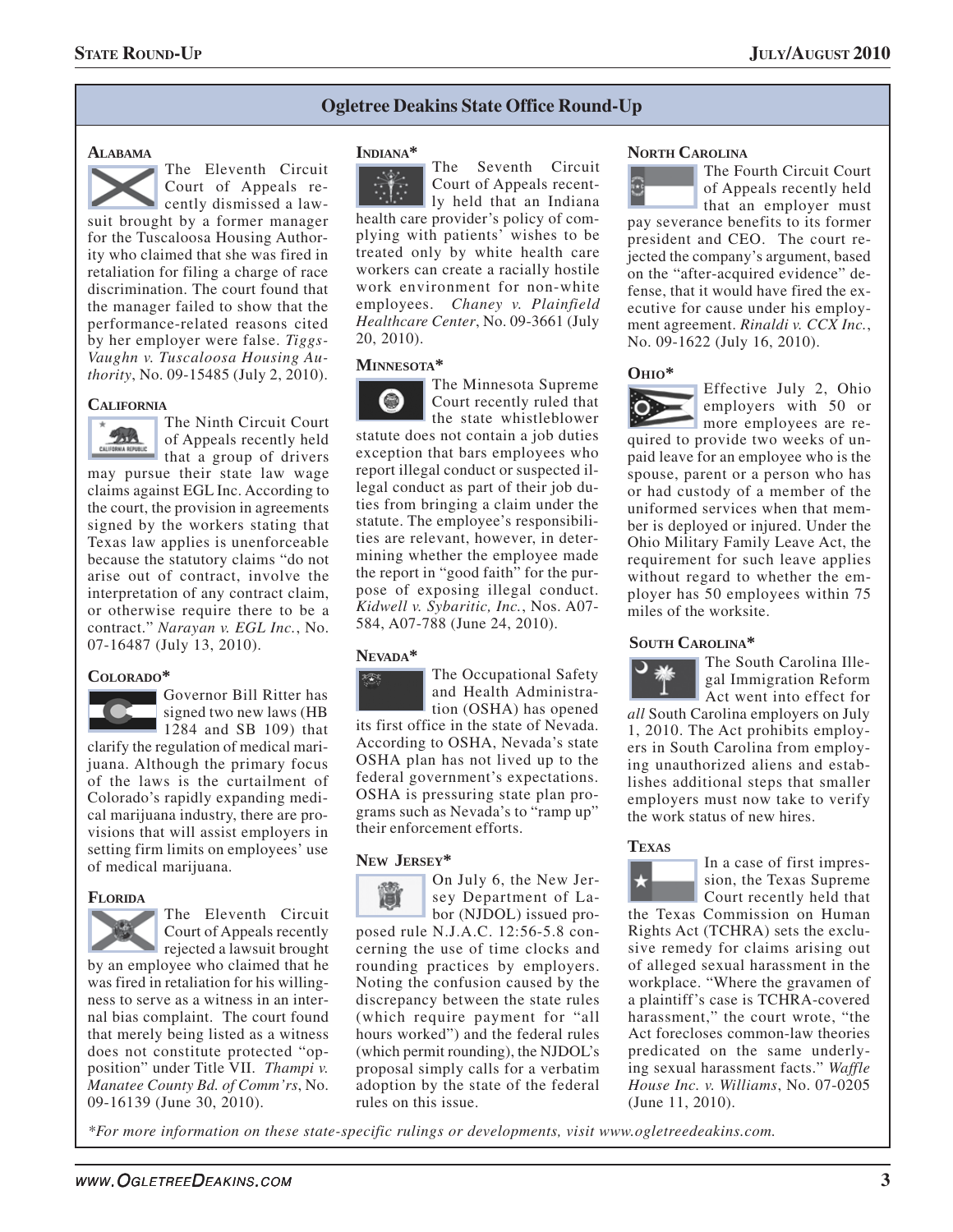## **ORGANIZED LABOR'S FOCUS SHIFTS FROM EFCA TO THE NLRB** *by Harold P. Coxson, Jr.\**

As we approach the November 2nd mid-term Congressional elections, chances for passage of the Employee Free Choice Act (EFCA) grow dimmer and dimmer. The union lobby lacks the votes in the Senate to stop a filibuster to take EFCA to the floor, and members in both Houses of Congress are reluctant to take on tough labor votes so close to the election. Now, even passage of an EFCA alternative bill, which might allow "quickie" union representation elections within two or three weeks from a union petition and include limitations on free speech rights of employers, seems unlikely before the November election (but watch the post-election "lame duck" session).

What has not diminished is the unions' push for EFCA-like "reforms" through the National Labor Relations Board (NLRB), especially now that the unions have a solid three-vote majority of former union lawyers serving on the Board (and the prospects for a heavily pro-union General Counsel). While the business community must remain vigilant regarding EFCA and other labor law "reform" legislation, the battleground clearly has shifted to the regulatory front – namely, the NLRB.

## **NLRB Composition**

The NLRB is finally up to its fivemember complement, after operating as a two-member Board for over two years. On June 22, the Senate confirmed Board Members Mark Gaston Pearce (D) and Brian Hayes (R). Both had been nominated by President Barack Obama in July 2009. The term for Member Pearce, who had been serving a "recess" appointment, now extends to August 2013, while Member Hayes has been confirmed to fill an existing term which expires in December 2012.

They will join Chairman Wilma Liebman (D) and Board Member Peter Schaumber (R), whose terms expire in August 2011 and August 2010, respec-

\* Hal Coxson is a principal with Ogletree Governmental Affairs and a shareholder in the law firm of Ogletree Deakins in the Washington, D.C. office.

tively. The fifth Board member, Craig Becker, the controversial former Assistant General Counsel of the Service Employees International Union (SEIU) and the AFL-CIO, was blocked for confirmation to a full term by the Senate, but will continue to serve as President Obama's "recess appointee" until Congress adjourns at the end of 2011.

President Obama also named career NLRB lawyer Lafe Solomon as the "Acting General Counsel" following the resignation of former General Counsel Ronald Meisburg. Solomon was appointed under the Federal Vacancies Reform Act of 1998. His experience includes 10 years as the Director of the NLRB's Office of Representation Appeals and he has served on the staffs of 10 different Board members.

When Member Schaumber's term expires this August, many expect a political "package" to be proposed by the President consisting of a Republican replacement as Board member and most likely a Democratic union lawyer for the General Counsel's position.

## **NLRB Rebuked by Court's** *New Process Steel* **Decision**

Initially, the new NLRB is rushing to issue new decisions reversing NLRB precedent while the Board still consists of five members. At the same time it also will have its hands full reconsidering a series of cases previously decided by the two-member Board following the U.S. Supreme Court's stunning rebuke to the Board's authority to issue such rulings.

In a strongly worded 5-4 decision authored by departing Justice John Paul Stevens in *New Process Steel v. NLRB* on June 10, the Court ruled that the NLRB did not have the authority to issue two-member Board orders. That means that hundreds of relatively non-controversial decisions issued by Democrat Wilma Liebman and Republican Peter Schaumber are now invalid.

By way of background, as 2007 came to a close the NLRB consisted of four members with one vacancy, with the recess appointments of two of the four sitting members set to expire at the end of the Congressional session. That would leave the Board with only two members. Senate Majority Leader Harry Reid refused to recess or adjourn the Senate, thus denying then-President George W. Bush the opportunity to fill the vacant seats with "recess" appointments. Thus, when the vacancies occurred they were never filled. The Board operated with only two members for 27 months, from January 2008 to April 2010, during which it continued to decide over 600 less controversial cases while deferring consideration of over 100 cases where the two members could not agree or that would reverse NLRB precedent.

It was that practice which the Supreme Court rejected in *New Process Steel* on the basis that Section 3(b) of the National Labor Relations Act – the "delegation clause" – authorizes the Board to delegate its powers only to a "group of three or more members." That group must maintain a membership of three in order for the delegation to remain valid.

The U.S. Chamber of Commerce filed a very influential *amicus curiae* brief with the Supreme Court urging that the Board lacked authority to issue orders as a two-member Board. In words that will be long remembered, Justice Stevens wrote that "the Rube Goldbergstyle delegation mechanism employed by the Board in 2007 – delegating to a group of three, allowing a term to expire, and then continuing with a twomember quorum of a phantom delegee group – is surely a bizarre way for the Board to achieve the authority to decide cases with only two members."

The Court's ruling further stated: "We are not insensitive to the Board's understandable desire to keep its doors open despite vacancies. Nor are we unaware of the costs that delay imposes on the litigants. If Congress wishes to allow the Board to decide cases with only two members, it can easily do so. But until it does, Congress' decision to require that the Board's full power be delegated to no fewer than three members, and to provide for a Board quorum of three, must be given practical effect rather than swept aside in the face of admittedly difficult circumstances."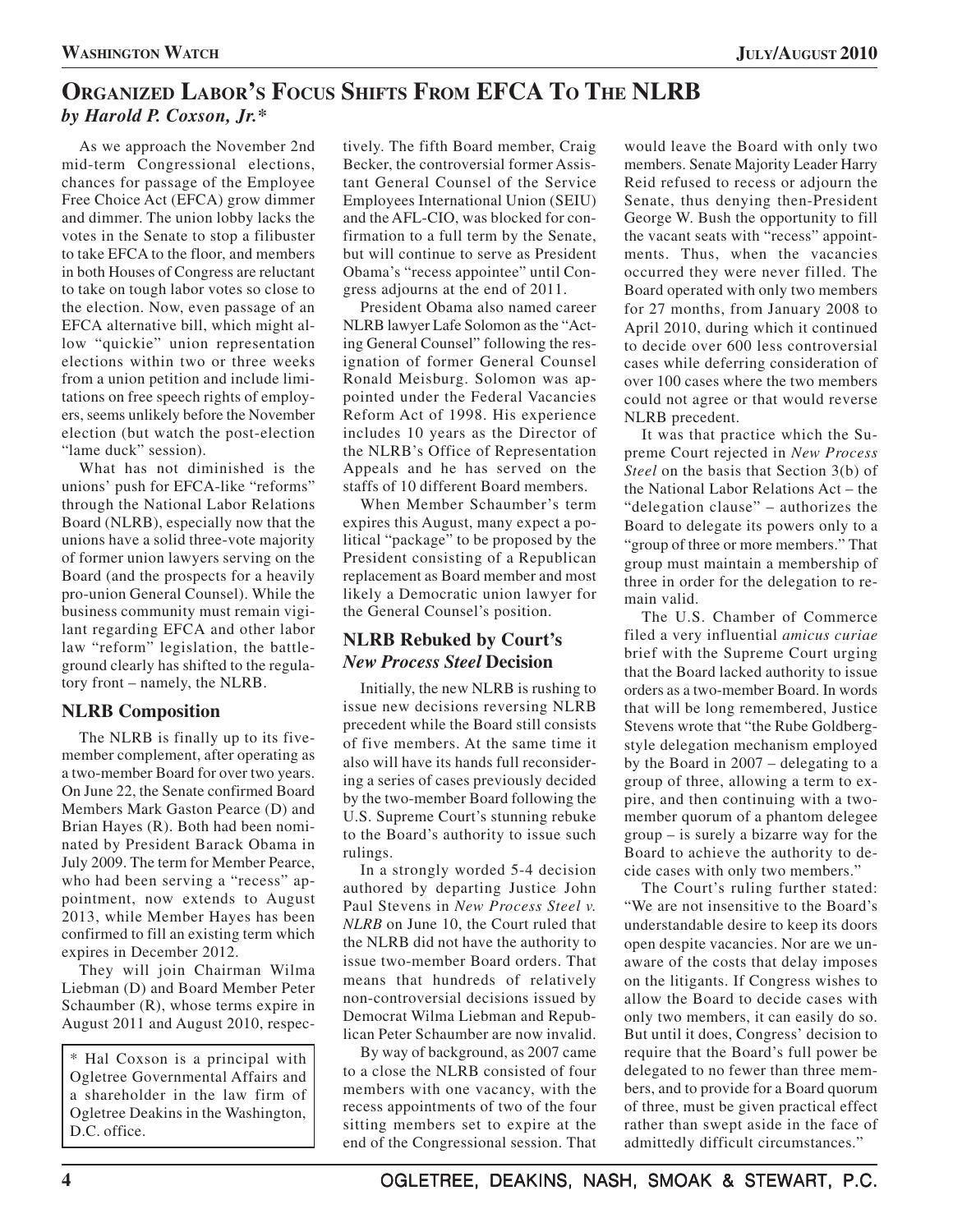Justice Stevens concluded with the following memorable words: "Section 3(b), as it currently exists, does not authorize the Board to create a tail that would not only wag the dog, but would continue to wag after the dog died."

As a result of this decision, on July 1 the Board requested that its orders from the 96 two-member decisions pending in all federal courts of appeals be remanded to the Board for further consideration. Each of the remanded cases will be considered by a three-member panel of the Board which will include Chairman Liebman and Board Member Schaumber. Consistent with Board practice, the other Board members not on the panel will have the opportunity to participate in the case if they so desire.

While some courts have complied with the Board's request to remand the cases, others have refused to enforce the Board's order – inviting the argument that the Board has no mechanism to reconsider the decision. For example, the Eighth Circuit Court of Appeals denied enforcement in *NLRB v. Whitesell Corp.* (June 10, 2010) and *NLRB v. American Directional Boring, Inc.* (June 24, 2010).

In other recent action related to the *New Process Steel* decision, the new NLRB consisting of all five members announced that it had ratified the December 2007 temporary delegation to the General Counsel of all litigation authority that normally would have required Board approval, such as the decision to seek section 10(j) injunctive relief. The new Board also ratified all personnel and administrative decisions made during that time frame.

### **Pending Issues**

Although the new Board has been distracted by the *New Process Steel* decision, there are several significant issues that have been recently decided or are awaiting Board action.

#### *Member Becker's Recusal Stance*

NLRB Member Becker, who is believed to be the first member to have worked for a labor union immediately prior to service on the Board, recently announced that he would not recuse himself from cases involving local unions affiliated with his former employer, the Service Employees International Union (SEIU). That issue was a point of contention during Member Becker's Senate confirmation hearing.

In *Pomona Valley Hospital Center*, 355 NLRB No. 40 (June 8, 2010), which involved an SEIU local union, Member Becker wrote that he would adhere to the ethical standards he agreed to uphold as described in the Standards of Ethical Conduct for Employees of the Executive Branch (5 CFR Part 2635) and Executive Order 13490 ("Ethics Commitments by Executive Branch Personnel"). While he acknowledged that those standards include significant restrictions on deciding cases involving former clients he represented in the two years preceding his swearing in, Member Becker said that he would not recuse himself from the cases of local

employees about their wages, hours and working conditions simply because they are members of a union, but outside the concept of "majority rule" and "exclusive representation" of all employees in a bargaining unit.

This would result in small, fragmented bargaining units confronting a single employer, where multiple unions would represent only a minority of employees in a single workplace. On the other hand, in the words of Professor Morris, "minority-union bargaining will allow unions to grow the natural way that most associations grow – by starting small and growing larger with experience and achievement."

In *Dick's Sporting Goods*, Case 6- CA-34821 (June 22, 2006), the NLRB's General Counsel refused to issue a com-

"The battleground clearly has shifted to the regulatory front – namely, the NLRB."

SEIU unions (since SEIU is a separate legal entity from its local affiliates).

As to whether he had pre-judged issues reflected in his controversial writings on labor policy as a law school professor and union lawyer, Member Becker declared: "a 'reasonable person' appearing before the Board will distinguish between the roles I played as an advocate and a scholar in the past and the position I now hold as a Member of the NLRB." However, he agreed to recuse himself from consideration of the *Dana Corp.* case, involving pre-recognition bargaining, in which he had written an *amicus curiae* brief filed by the United Auto Workers and the AFL-CIO.

Since then, the NLRB's Inspector General has ruled that Member Becker did not violate ethics rules by deciding *St. Barnabas Hospital and Committee of Interns and Residents, Local 1957, SEIU*.

#### *Members-Only, Minority Bargaining*

A group of 46 labor law professors led by Professor Charles Morris is again pressing the Board (through the filing of a 69-page brief) to engage in rulemaking to advance "members-only, non-majority bargaining." Under this proposed rule, an employer would be required to bargain with a minority of

plaint against an employer that had refused to bargain with a minority, members-only union. The General Counsel's Memorandum "underscore(d) that the statutory obligation to bargain is fundamentally grounded on the principle of majority rule."

#### *Electronic Balloting in Union Representation Elections*

The new Board has taken its first steps toward making significant changes in the area of union representation elections. Many expect rulemaking (or simply a guidance memorandum) shortening the period between a union's filing of an election petition and the election itself. Currently, the Board's goal is 42 days, and the average was 38 days last year.

However, the Board is expected to reduce the time for the election to two to three weeks from the filing of the petition, thus reducing the period for employers to communicate with their employees about the company's perspective on unionization. The inability of the employer to communicate means that employees would be prevented from casting a fully informed vote.

*Please see "NLRB WATCH" on page 6* Now there's another concern. On June 9, the Board published a request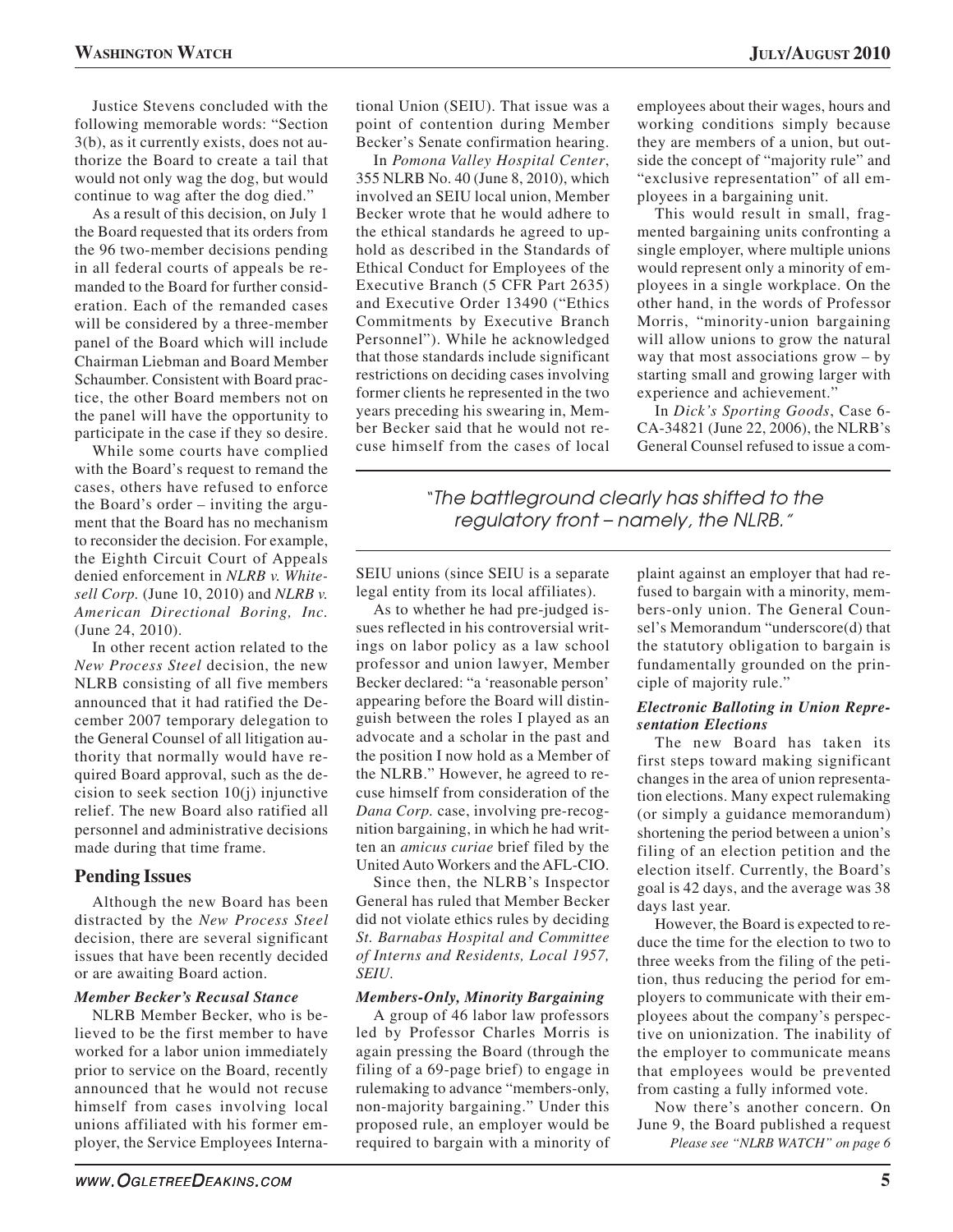## **DOL CLARIFIES FMLA DEFINITION OF "SON OR DAUGHTER"** *Extends Leave To Persons With No Biological Or Legal Relationship To Child*

The U.S. Department of Labor (DOL) recently issued an "Administrator's Interpretation" on the definition of "son or daughter" under the Family and Medical Leave Act (FMLA). The federal law allows workers to take up to 12 weeks of unpaid leave during any 12-month period for a number of reasons, including for the adoption or the birth of a child or to care for a son or daughter with a "serious health condition." The interpretation, issued by Nancy Leppink, Deputy Administrator of the DOL's Wage and Hour Division, would broaden the definition of persons who stand *in loco parentis* so as to include employees in same-sex or other non-traditional relationships (without regard to their legal or biological relationship with the child).

The FMLA defines "son or daughter" to include a biological or adopted child, and a "foster child, a stepchild, a legal ward, or a child of a person standing *in loco parentis*." The FMLA regulations define "*in loco parentis*" to include those with day-to-day responsibilities to care for *and* financially support a child.

According to the new interpretation, employees with no biological or legal relationship with a child may stand *in loco parentis* and be eligible for FMLA-protected leave. Significantly, the interpretation construed the regulations such that an employee who intends to assume the responsibilities of a parent need not provide both day-today care and financial support.

Thus, according to the interpretation, an employee in a same-sex relationship will now qualify for leave to care for his or her partner's child, even if the employee has not legally adopted the child. In addition, an employee who will share child-raising responsibilities with the child's biological or adopted parent would be entitled to leave for the child's birth or to bond with the child following placement.

Further, the interpretation finds that whether an employee stands *in loco parentis* to a child is not based upon whether that child has both biological parents but depends on several factors. Courts have considered the child's age, the degree to which the child is dependent on the person, and the extent to which the individual exercises duties associated with parenthood in determining *in loco parentis* status.

According to Alfred Robinson, a shareholder in Ogletree Deakins' Washington, D.C. office who previously served as the acting Administrator of the DOL's Wage and Hour Division:

## *"NLRB WATCH"*

#### *continued from page 5*

for information related to the procurement and implementation of electronic voting services for remote and on-site union elections. "Electronic balloting" by telephone, email or the Internet may soon replace traditional secret ballot elections, which are protected by NLRB agents and observed by a union and employer observer to prevent last minute campaigning, voting fraud and other misconduct. Also, just as with postal ballots (which the Board will order in rare cases where the employees are geographically dispersed), electronic balloting would limit the time for employers to communicate with employees about the election. The free speech restrictions on postal ballots begin with the mailing of ballots to employees; presumably the same rule would apply to the mailing of electronic balloting instructions.

### **Additional Resources**

There are many other significant issues that soon will be addressed by the NLRB. One way to stay up-to-date on these developments is to attend the "Not Your Father's NLRB" program on December 9-10, 2010 in Las Vegas (see the enclosed flyer). In addition, the U.S. Chamber of Commerce recently launched a new publication entitled "NLRB *Insight,*" which is co-authored by Ogletree Deakins' Hal Coxson and Chris Coxson. The pair also wrote the 76-page publication "The National Labor Relations Board in the Obama Administration: What Changes to Expect," which is available on the Chamber's website.

"While the DOL called this Administrator's interpretation a 'clarification,' it actually is a departure from the FMLA regulatory requirements that a person have day-to-day care responsibilities for and financially support a child in order to stand *in loco parentis*. This interpretation is intended to reflect the changing dynamics of family structures but, simultaneously, creates compliance challenges for employers. Employers should review their FMLA policies and other documents to ensure that they do not conflict with this new interpretation."

Robinson suggested, "Employers may want to review their practices in examining the family relationship responses on medical certification forms used when an employee's family member has a 'serious health condition'. The new interpretation states that a 'simple statement' on a family relationship is all that is required to establish *in loco parentis.* The existing regulations permit employers to require reasonable documentation or a family relationship statement. Thus, where no biological or legal relationship is disclosed on the certification form, employers may want to identify other documentation it may request to confirm that a person stands *in loco parentis* to a child." ■

## **DOL Addresses Meaning Of "Clothes" Under FLSA**

The U.S. Department of Labor (DOL) recently clarified the definition of "clothes" under Section 203(o) of the Fair Labor Standards Act (FLSA). Section 3(o) provides that time spent "changing clothes or washing at the beginning or end of each workday" is excluded from compensable time under the FLSA if the time is excluded from compensable time pursuant to "the express terms or by custom or practice" under a collective bargaining agreement. The DOL now has concluded that this exemption "does not extend to protective equipment worn by employees that is required by law, by the employer, or due to the nature of the job."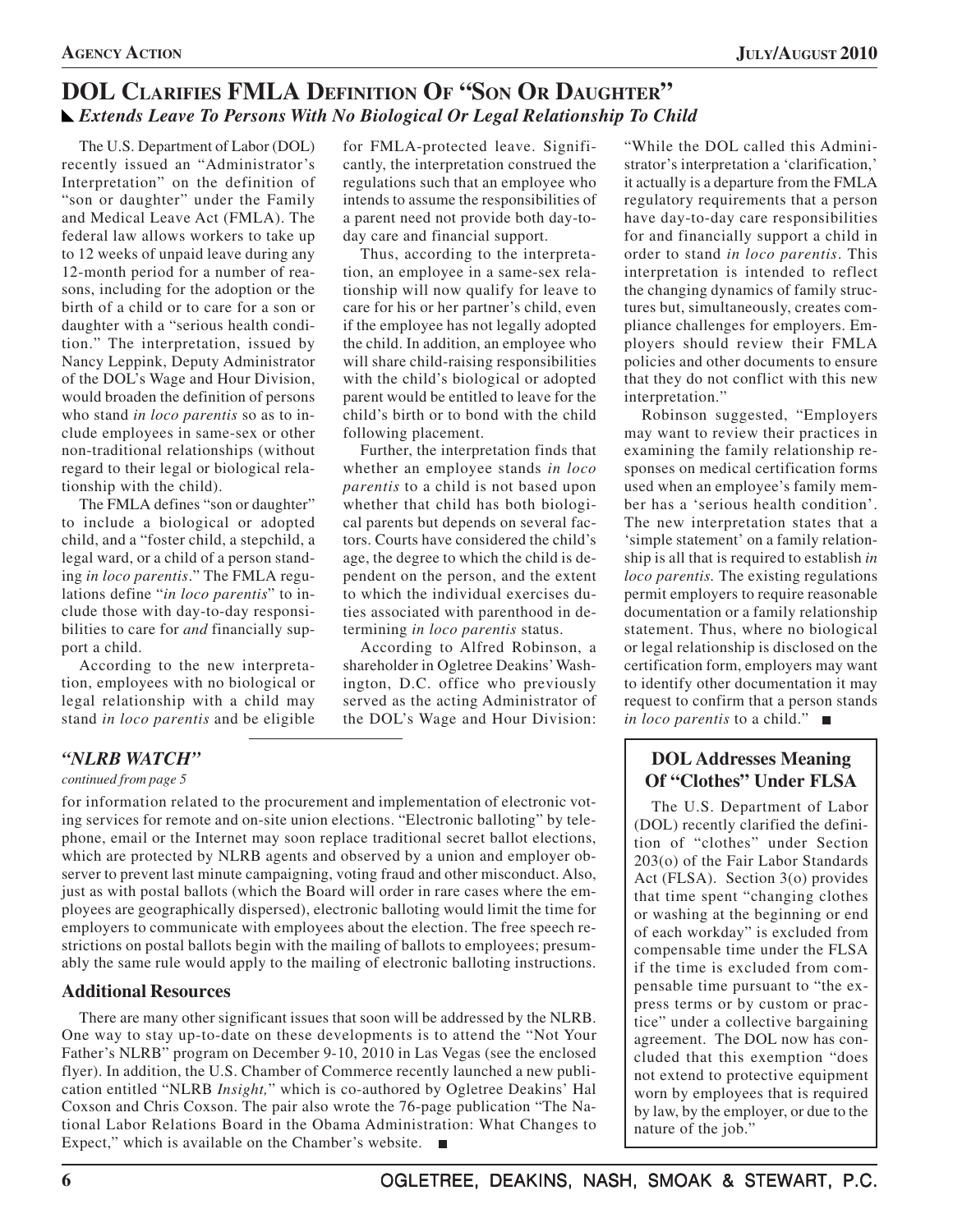## **New To The Firm**

Several new lawyers have recently joined the firm. They include: Sarah Kirk and Justin Scott (Atlanta); Stephen Benjamin (Columbia); Jennifer Gokenbach (Denver); Martin Rodriguez (Houston); Judy Sha (Los Angeles); Andrea Kiehl (Minneapolis); Patricia Matias (Orange County); Tara Pfeifer (Philadelphia); James Glunt, Philip Kontul and Mariah Passarelli (Pittsburgh); Tiffany Cox (San Antonio); Michelle Leetham (San Francisco) and Phillip Russell (Tampa).

## *"ARBITRATION"*

#### *continued from page 1*

as "Arbitration Procedures," included a provision which stated that, "The Arbitrator, and not any federal, state or local court or agency, shall have exclusive authority to resolve any dispute relating to the interpretation, applicability, enforceability or formation of this Agreement including, but not limited to, any claim that all or any part of this Agreement is void or voidable."

In February 2007, Jackson filed a discrimination suit against Rent-A-Center in federal district court in Nevada. Rent-A-Center then filed a motion under the Federal Arbitration Act (FAA) to force Jackson to resolve his claims through arbitration. Jackson argued that the arbitration agreement is "unenforceable in that it is unconscionable." Rent-A-Center countered that because Jackson had agreed that the arbitrator would have exclusive authority to resolve disputes about the enforceability of the agreement, the issue of unconscionability was for an arbitrator, not the court, to decide.

The trial judge granted Rent-A-Center's request and compelled arbitration. The Ninth Circuit Court of Appeals reversed, holding that a court must decide whether the agreement is enforceable. The case ultimately reached the U.S. Supreme Court.

## **Legal Analysis**

The question before the Justices was whether the provision in the Arbitration Procedures section of the contract that delegates resolution of the conscionability issue to the arbitrator is valid under the FAA. The validity of so-called delegation provisions – agreements to arbitrate threshold issues concerning an arbitration agreement – are governed under Section 2 of the FAA.

The Court ruled that a challenge to the contract as a whole "does not prevent a court from enforcing a specific agreement to arbitrate." If, however, a party challenges the validity "of the precise agreement to arbitrate" under Section 2, the federal court must consider the challenge before ordering compliance with that agreement.

As a result, the Court reasoned, "in an employment contract many elements of alleged unconscionability applicable to the entire contract (outrageously low wages, for example) would not affect the agreement to arbitrate alone." Even where that is not the case, the majority held, "we nonetheless require the basis of challenge to be directed specifically to the agreement to arbitrate before the court will intervene." Thus, unless he specifically challenged the delegation provision contained in the Arbitration Procedures section of his contract, the Court must treat it as enforceable, "leaving any challenge to the validity of the Agreement as a whole for the arbitrator."

Justice Scalia and the majority found that Jackson had challenged only the validity of the contract as a whole and not the delegation provision. None of Jackson's substantive unconscionability challenges – for example, that the agreement's coverage was one-sided in that it required arbitration of claims an employee was likely to bring but not claims Rent-A-Center was likely to bring – was specific to the delegation provision. On the contrary, Jackson argued that the "entire agreement" favors Rent-A-Center and that the limitations on discovery further his "contention that the arbitration agreement as a whole is substantively unconscionable." Thus, the Court reversed the Ninth Circuit's decision.

According to Ron DeMoss, General Counsel at Rent-A-Center and who argued this case before the Supreme Court, "It helped our case that we had a very fair and reasonable arbitration agreement. In fact, Justice Ginsburg remarked that our employment arbitration agreement was more favorable than most."

Justice John Paul Stevens, writing for the dissent, took issue with the majority's claims about the underlying contract: "Its breezy assertion that the subject matter of the contract at issue – in this case, an arbitration agreement and nothing more – 'makes no difference,' ... is simply wrong." If Jackson's unconscionability claim is correct, "it would contravene the existence of clear and unmistakable assent to arbitrate the very question petitioner now seeks to arbitrate." Thus, according to the dissent, it was necessary for the Court to resolve the merits of Jackson's unconscionability claim in order to decide whether the parties have a valid arbitration agreement under the FAA.

## **Practical Impact**

According to Jill Garcia, a shareholder in Ogletree Deakins' Las Vegas office, "*Rent-A-Center* is an excellent decision for employers nationwide, and particularly those in the Ninth Circuit. The ability to enter into arbitration agreements, whether with consumers, employees or franchisees, is a cornerstone in day-to-day business operations. Employers would be wise to revisit their existing agreements and ensure they include a provision which specifically delegates the question of enforceability to the arbitrator."

Jeffrey Winchester, also a shareholder in the firm's Las Vegas office, adds a warning for employers: "Based on this ruling, delegation clauses are likely to come under attack by plaintiffs seeking to avoid arbitration of claims. Employers should consider taking steps to highlight the delegation clause, such as printing the clause in bold, using large font, and including language whereby the employee acknowledges that, by signing the agreement, he or she is waiving the right to have a court determine the enforceability of the agreement, as well as waiving the right to have his or her statutory claims heard in court."